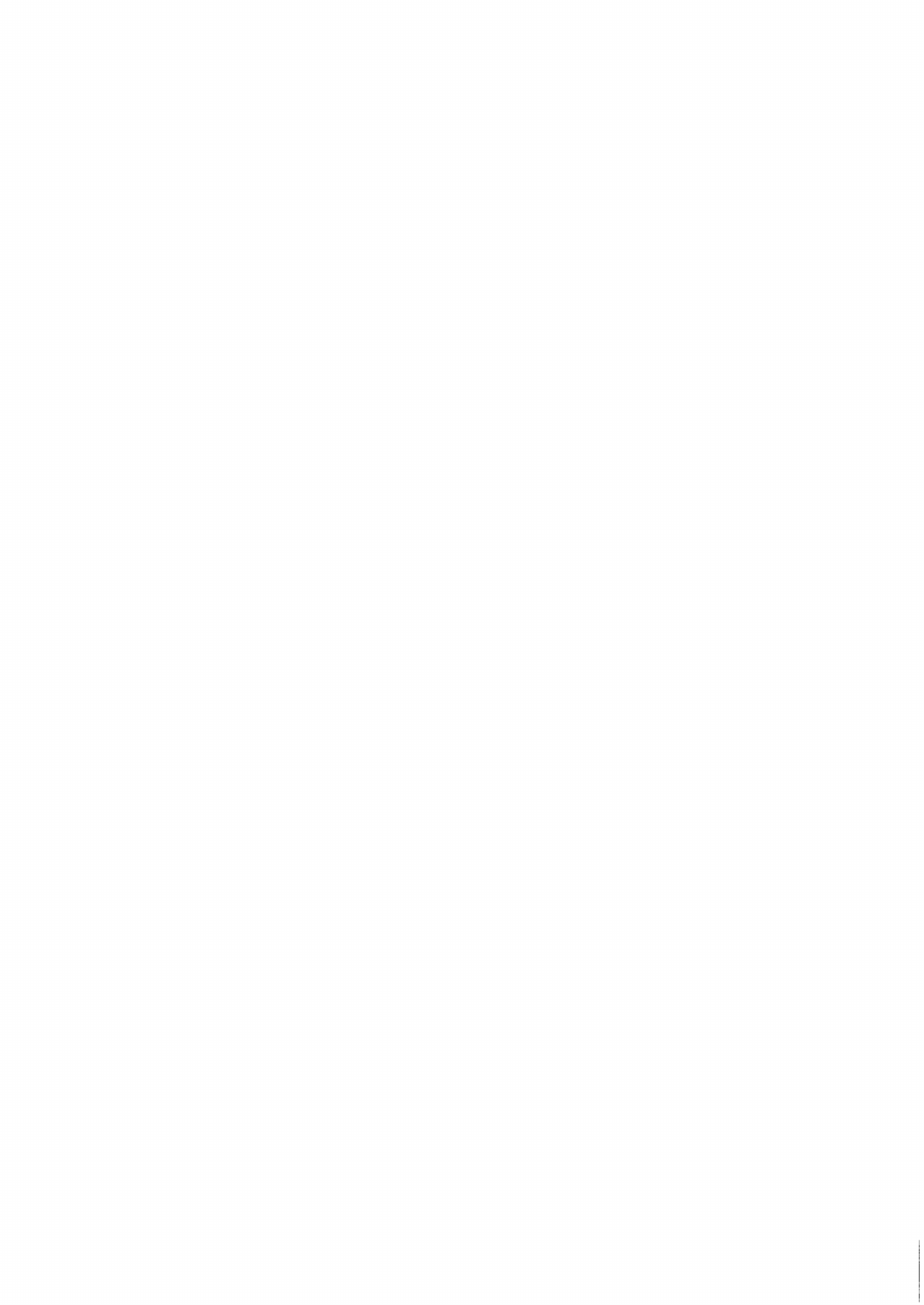# PREFACE

IIASA's Energy Systems Program examines various energy options, including soft options. It has been felt by many that, due to their decentralized nature, solar applications would be relevant for the rural environment and especially in the developing countries, where electricity is often not available. Therefore, a close examination of specific solar applications is carried out to see if they could meet the requirements of the user under field conditions.

A particularly interesting question is the use of solar power in agricultural production. This paper compares solar water pumping and diesel pumps chosen as reference technology in present day operation. The findings point to the importance of carefully adapting soft solar technologies to local conditions. It also exemplifies the significant differences in the development potential of given technological concepts with respect to varying conditions of use.

The article points out the challenges that lie ahead in the development of these applications and stresses that these developments should account for the requirements of the field conditions for a successful transfer of technology from laboratory to field.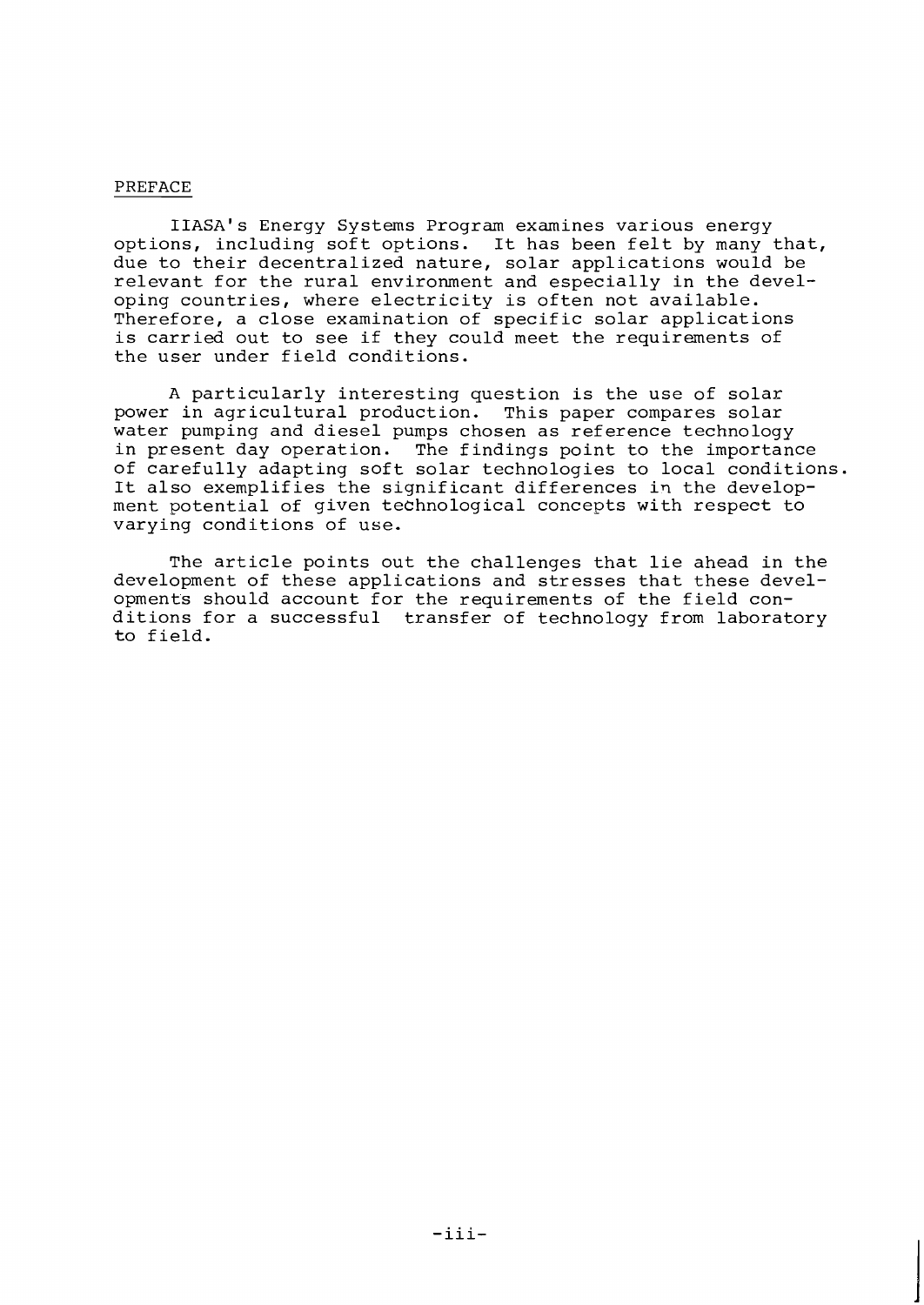$\bar{z}$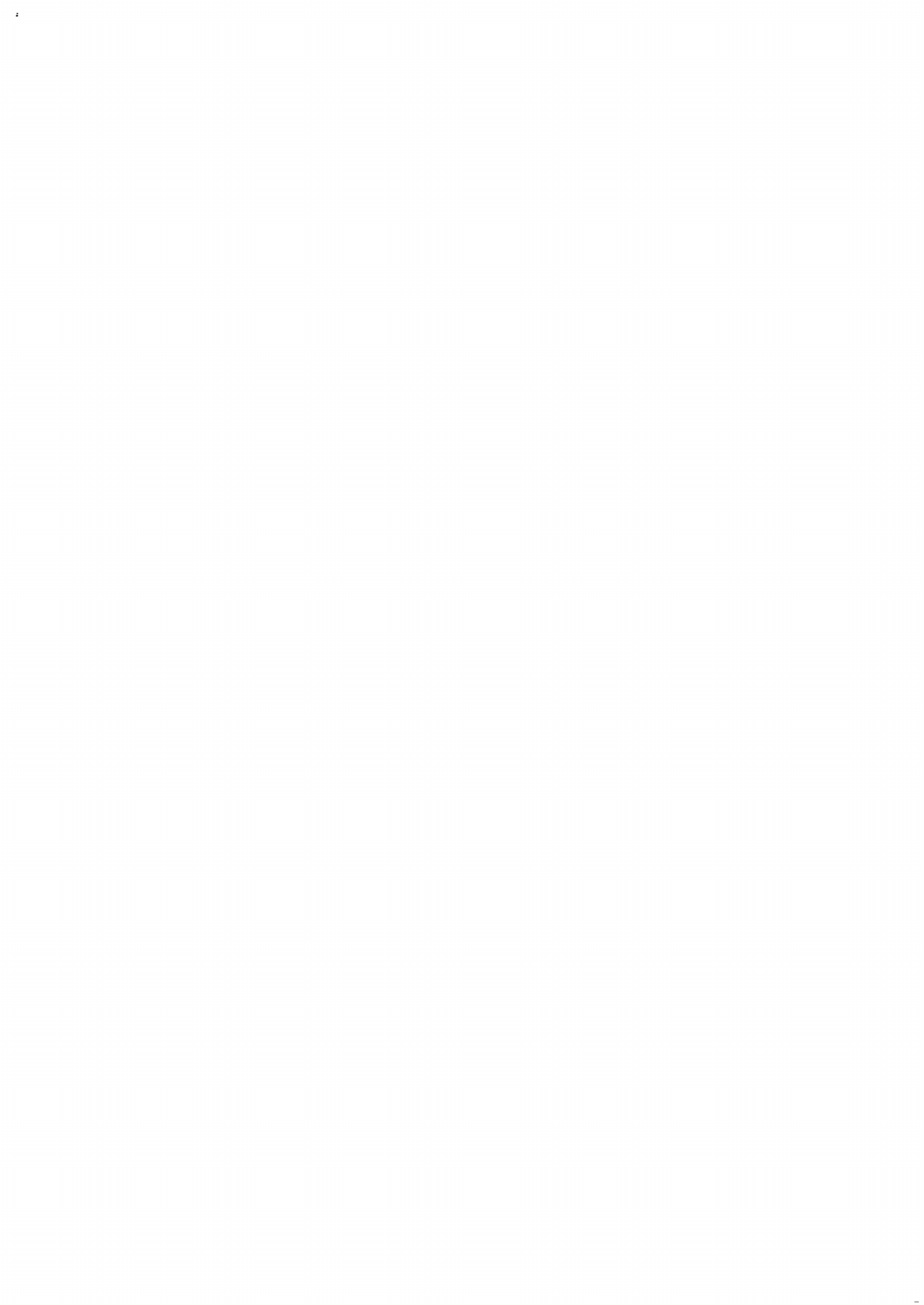# ASSESSMENT OF SOLAR APPLICATIONS FOR TRANSFER OF TECHNOLOGY **A CASE OF SOLAR PUMP?\$**

# JYOTI **K. PARIKH**

International Institute for Applied Systems Analysis, Laxenburg, Austria

**(Received** 14 **May** 1977; in **recised form** 10 **January** 1978; **received for publication** I **March** 1978)

Abstract-For the large and increasing rural population in the developming countries, decentralized solar applications could be relevant. However, new solar technologies being developed in the laboratories presently have to ultimately be acceptable in the field conditions. The conditions which have to be satisfied before the solar applications could be acceptable are discussed. The solar pump is examined in detail in particular due to the interest expressed by many developing countries in this specific application. A comparative techno-economic analysis is carried out for solar pumps and diesel pumps which considered escalation of the diesel price and factors related to climate, geography, locale, social and institutional environment for two types of uses namely for drinking water and for irrigation. It seems unlikely that a solar pump could compete with the diesel engine before the costs are brought down by a factor of *20-50* for irrigation purposes. However, for obtaining the drinking water the cost reduction required is by a factor less than 10 than currently charged for the prototypes. Although specific example of India is taken the matters are relevant to most developing countries. The issues discussed for the case of a solar pump are also relevant to other solar applications used only for seasonal purposes since the capital costs are high and operating diesel pumps during the season would be cheaper for several decades.

# **I. INTRODUCTION**

The intensity of solar radiation is low and therefore a considerable amount of land is required for'utilizing solar energy. Solar applications therefore would be more suitable for the rural environment where the land is available easily rather than for the urban areas. Conventional centralized energy systems have not yet reached the large rural population in many developing countries. Solar applications which contribute a decentralized energy system could provide a significant improvement in economic productivity in the rural areas.

According to an estimate of the United Nations[l]. in 1970 the rural population of the world was 2.26 billion out of which 1.89 billion were in the developing countries. The percentage of persons living in the rural areas of the developing countries is expected to decrease from 75 per cent in 1970 to 59.2 per cent by 2000A.D. However, their absolute number will still be 2.92 billion, a substantial increase over the present number. Figure **<sup>1</sup>** shows the region-wise rural population. as projected in Ref. [I].

The energy requirements of rural people, although extremely low, are largely met at present by locally available non-commercial resources such as firewood, agricultural waste and dung. Yet, energy planners in the governments of most of the developing countries are concerned primarily with the development of large energy systems, appropriate for urban and industrial purposes. Although efforts are being made in most of the developing countries to expand rural electrification its progress is slow because it is capital intensive, especially when it involves connecting remote villages to the network. Thus, there is a need for developing decentralized energy systems for the rural areas.

Scientists and technologists do come up occasionally with solutions for decentralized energy systems. When these are not adopted they generally complain about the difficulties of technology transfer, resistance from established interests, etc. Though these obstacles are not to be underestimated, their claims about the relevance of their research and development are many times not found to be valid for actual adaptations in the field when all the facts are put together. Therefore, a careful appraisal of the difficulties of the transfer of technology is essential.

In this paper we consider first the issues that are important in assessing technology. Then some of the solar technologies are evaluated keeping these issues in mind. Since photovoltaic cells are very expensive at present, we have considered for this analysis only decentralized low thermal devices. In particular solar pumping is evaluated in detail as a case study.

Algebraic expressions can be used for application to any country, although numerical results for the specific case of India are given.

### **2. ISSUES CONCERNING THE TRANSFER OF TECHNOLOGY**

Here "Technology transfer" would mean the transfer of invention from a laboratory to the field. It has to be recognized that the users cannot run an experimental energy system. Due weight has to be given to the perfection of the invention and the development of institutions which are required, such as establishments which look after the user's problem. The user's viewpoint could be classified into two categories; technoeconomic and social or relating to the operating en-

tpublished in the proceedings of the expert group meeting on solar energy organized by UNIDO, Vienna, February 1977 and the proceedings of UNESCO/NELP Conference on Solar Energy, London, May, 1977.

<sup>‡</sup>Views or opinions expressed in this paper do not necessarily reflect those of the National Member Organizations supporting the Institute or of the Institute itself.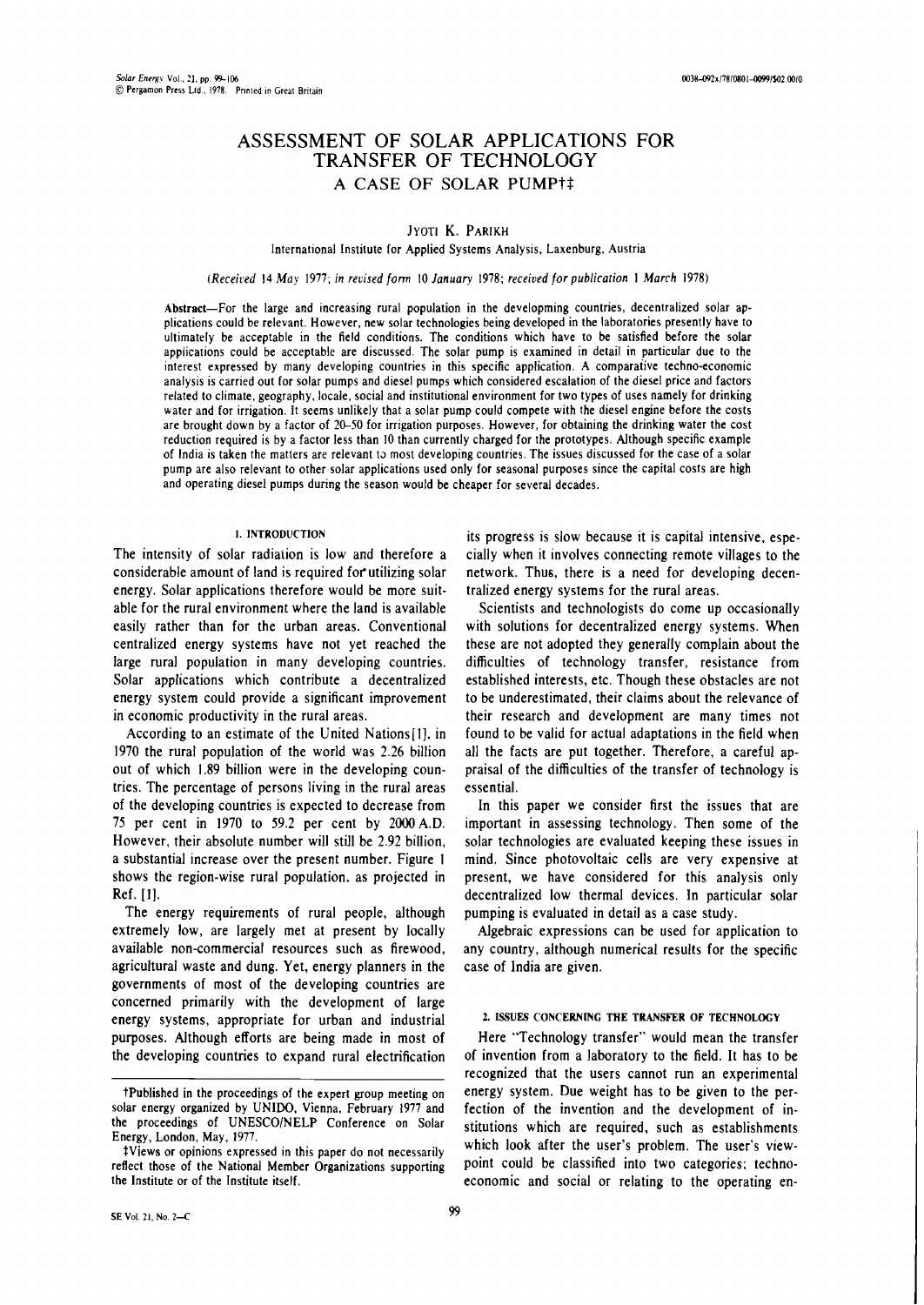

Fig. I. Past and projected rural population of developing regions.

vironment in which the technology has to be used. In general, the following points need to be considered.

### **Pricate and social benefits**

The benefits, savings, etc. are often calculated on national, state or village levels and not for the consumer who is going to use it. Though benefits at the national level, such as saving of foreign exchange, curbing environmental degradation overall health effects etc. are important, they are meaningful only if the new technology is acceptable to the user. If the user does not benefit, yet an invention needs to be promoted for national or social benefits, the individual user has to be compensated if he is to be induced to use it. This requires a national policy action where subsidy, financing facilities, tax rates, etc. have to be introduced to promote better technology.

Thus, the cost-benefit analysis should be done also from the user's point of view along with the analysis from the social viewpoint. One then identifies the loss. if any, that the user has to incur and to what extent the government might subsidize him judging from the indirect costs the society has to bear if the new technology is not promoted.

### **Comparison with other alternatives**

The economic benefits to the user should be calculated keeping in mind the best possible alternatives that a user has. For example, if the advantages of bio-gas plants are calculated by taking kerosene or even coal as the alternative, they would look substantial. But actually the comparison has to be made with the cheapest possible alternative, i.e. burning dung and purchasing fertilizer, if at all he needs it. Of course, the fringe benefits and conveniences and nuisances of both the alternatives should be weighed appropriately. Only then one understands why certain innovations are not catching on. In addition, possible future developments in the existing alternatives should also be considered.

### **Scale of technology**

Some technologies may turn out to be inappropriateeconomically or managementwise—if the proper scale is not chosen. For example, in some situations many small solar pumps may be more expensive than a large pumping station. Yet the small pumps may be preferable when the management problems associated with the different scales are considered. Again, giving an example of bio-gas technology, our earlier analysis[2] shows that a community bio-gas plant may be more economical and socially desirable than family bio-gas plants.

### **Introducrion of technology**

The manner in which a technology is introduced determines its success. For example, adversely affected or less beneficiary groups may offer resistance. Besides, at the planning state itself, problems of cooperation. maintenance and repair would have to be foreseen.

# **Compatibility with the environment**

If an invention requires a change in lifestyle or is in conflict with the surroundings, it will face difficulties in its adoption. In such a case, the strength of the existing establishment of older technology should be carefully assessed and whether or not the society is ready for the change should be considered.

 $100$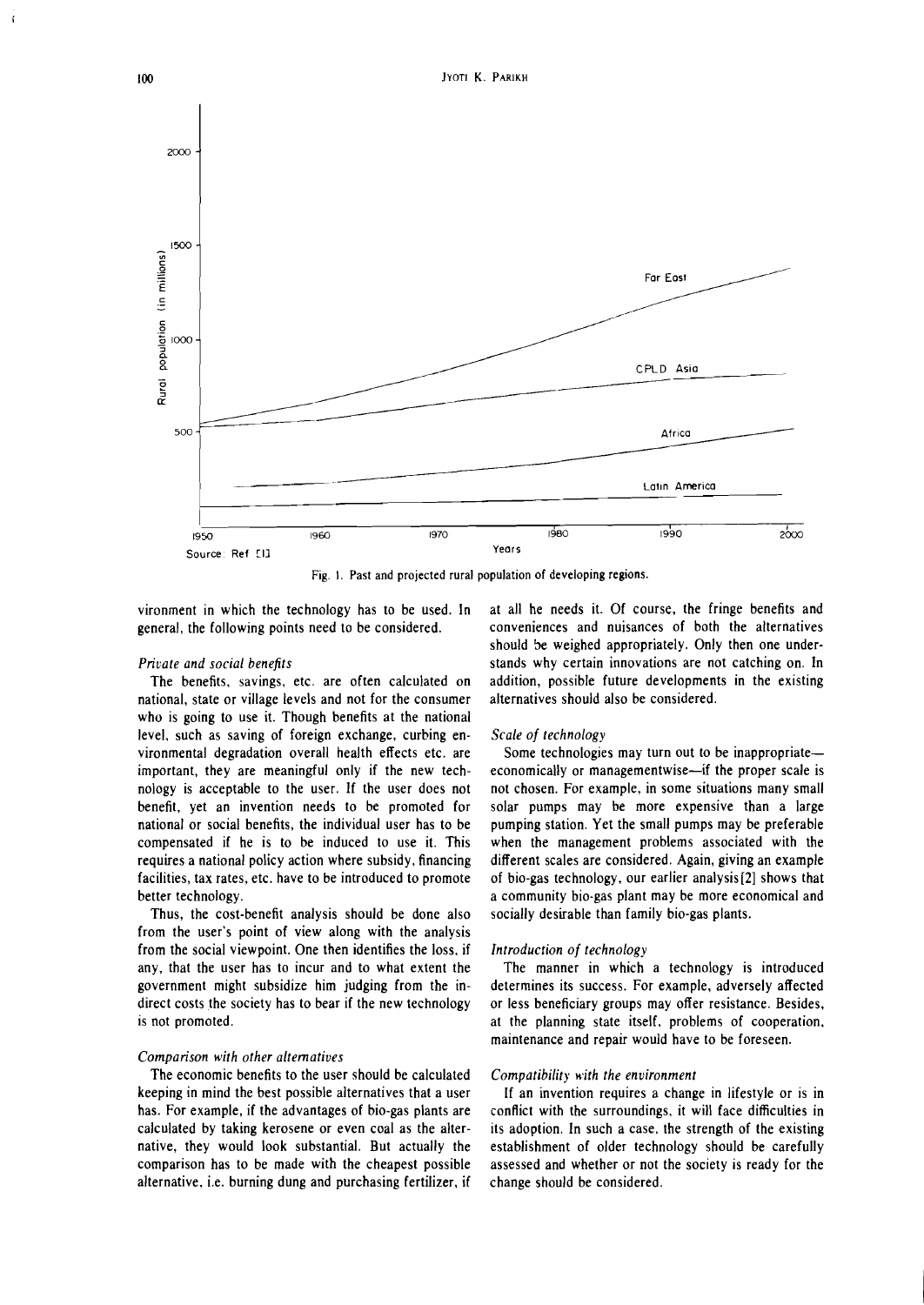**Acceptance of technology** 

ŧ

#### **3. SOLAR PUMP**

An invention has to be appropriate for the kind of use for which it is meant. For example, as will be demonstrated later in this paper, there is a need to consider the manner in which a pump is presently utilized while designing a solar pump for agricultural purposes.

It is therefore necessary that a government with limited resources should evaluate new technologies carefully so that only appropriate ideas are encouraged. The development of inappropriate inventions may waste precious scientific manpower and limited research funds and also cause a loss in the credibility of new technologies in general. Although these may appear to be a matter of common sense, there have been many failures of new technologies due to neglect of simple practical considerations in the past. Therefore we attempt to analyze the difficulties of transfer of technology for one of the applications of solar energy, within the context of the above mentioned criteria. Although the general framework of the analysis is applicable to anv country, a case study for India is carried out.

Since many developing countries have shown interest in solar pumps ihere is a need for a detailed analysis of this application. For example, in countries like India. Pakistan etc. development efforts are underway whereas countries like Mali, Senegal, Niger, Mexico, etc. have already installed solar pumps at very high cost.

Solar pump for irrigational purposes would be a significant application of solar energy for the developing countries where **40-50** per cent of GNP originates from the agricultural sector for which water is an essential input. Table I provides some relevant data for energized pump-sets and their electricity consumption in India. About 9 per cent of the total electricity consumption in India is accounted for by energized pump-sets alone **[3]**  inspite of the fact that hardly **20** per cent of the villages were electrified in 1967 as shown in Table **2.** The number of pumps required[4] in the next **2-3** decades can be more than **10** million. Table **2** also shows **[5]** that the rate of electrification for small villages of **500** persons is much slower than the large towns. In view of the slow

| Year                   | No. of sets<br>in operation | Energy<br>consumption<br>$(10^9 \text{ kWh})$ | Total electricity<br>consumption<br>$10^9$ k Wh | Consumption<br>per pump set<br>(kWh) | Consumption in kWh<br>per kW of<br>connected load |
|------------------------|-----------------------------|-----------------------------------------------|-------------------------------------------------|--------------------------------------|---------------------------------------------------|
| (1)                    | (2)                         | (3)                                           | (4)                                             | (5)                                  | (6)                                               |
| 1966-67                | 649182                      | 2.107                                         | 33.26                                           | 3245                                 | 842                                               |
| 1967-68                | 847357                      | 2.585                                         | 36.76                                           | 3050                                 | 814                                               |
| 1968-69                | 1088774                     | 3.466                                         | 41.46                                           | 31.83                                | 834                                               |
| $1969 - 70$            | 1342006                     | 3.770                                         | 45.02                                           | 2809                                 | 738                                               |
| $1970 - 71$            | 1642006                     | 4.110                                         | 48.65                                           | 2503                                 | 657                                               |
| On 31.3.74             |                             |                                               |                                                 |                                      |                                                   |
|                        | 2444596                     |                                               |                                                 |                                      |                                                   |
| On 31.3.79<br>(Target) | 4022790                     |                                               |                                                 |                                      |                                                   |
| 1983                   | 6.5 million                 |                                               |                                                 |                                      |                                                   |
| 1990                   | $12.0$ million $\ddagger$   |                                               |                                                 |                                      |                                                   |
| 2000                   | 20.0 billion                |                                               |                                                 |                                      |                                                   |

**Table 1. Pumpsets and electrical energy consumption in Indiat** 

**tRef. [3].** 

**SRef. [4] p. 55. This projection takes into account the growth of population and the need for additional food production and is compatible with the ground water potential of the country.** 

| Population<br>Range<br>$(1961 \text{ census})$ | Total    | Number electrified as on |               |               |               |               |  |
|------------------------------------------------|----------|--------------------------|---------------|---------------|---------------|---------------|--|
|                                                |          | $31 - 3 - 61$            | $31 - 3 - 66$ | $31 - 3 - 71$ | $31 - 3 - 72$ | $31 - 3 - 73$ |  |
| Up to 499                                      | 351,653  | 3,986                    | 10,265        | 31,518        | 39,730        | 46.665        |  |
| 500 to 999                                     | 119.086  | 4,306                    | 9,787         | 26,436        | 32,602        | 37,880        |  |
| 1000 to 1999                                   | 65,377   | 5.918                    | 11,567        | 25,715        | 27,971        | 31,586        |  |
| 2000 to 4999                                   | 26.565   | 5,458                    | 9.441         | 17.036        | 18,326        | 19,922        |  |
| 5000 to 9999                                   | 3.421    | 1,319                    | 1.963         | 2.674         | 2,753         | 2,913         |  |
| 10000 to above                                 | 776      | 560                      | 647           | 702           | 712           | 729           |  |
| Total                                          | 1566.878 | 21,547                   | 43,679        | 104,091       | 122,094       | 139,695       |  |

**Table 2. Villages electrified in India** 

Source: Ref. [5]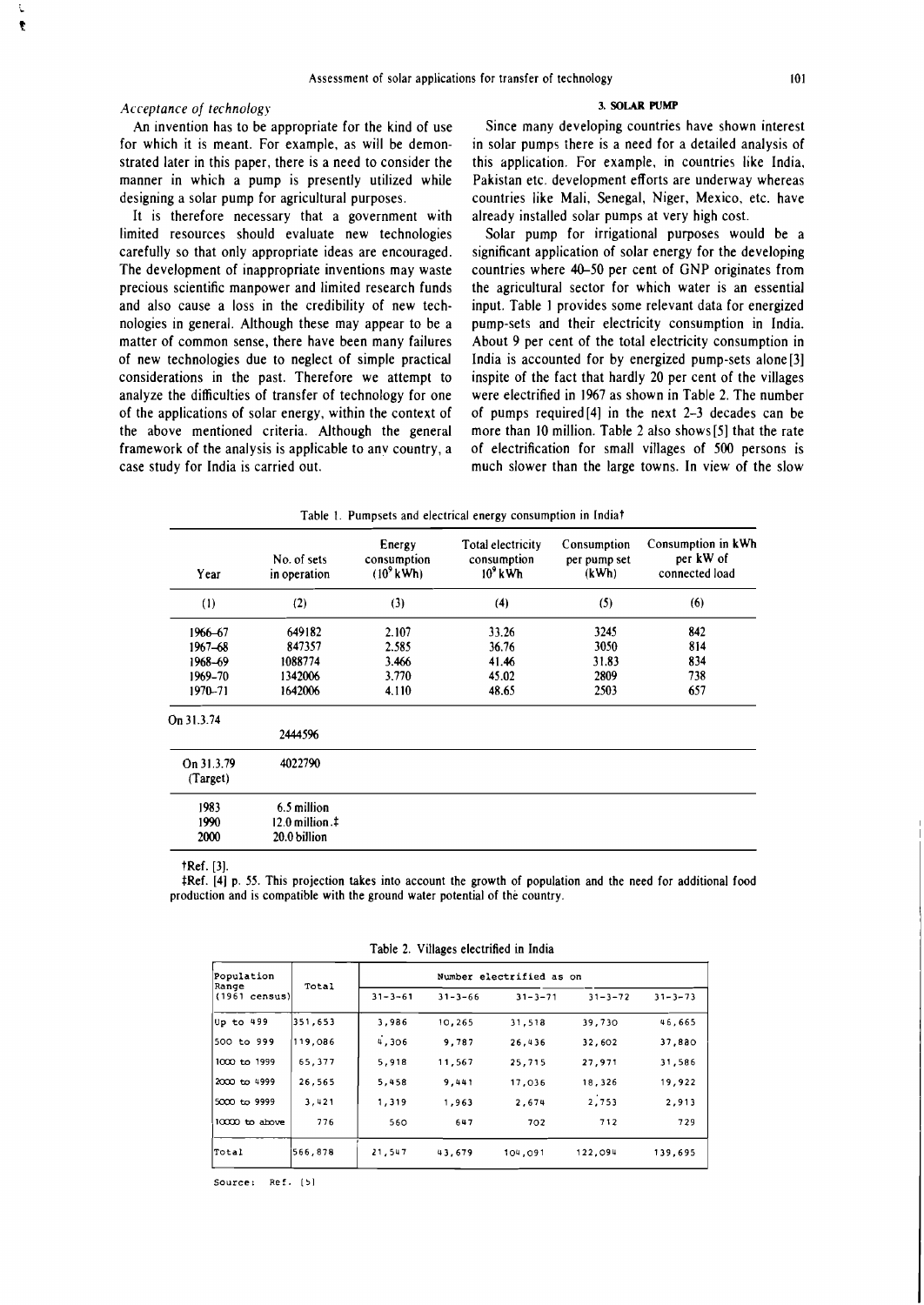electrification of the rural areas, the importance of the agriculture sector and the necessity of energy for pumping, solar pumps could be an extremely relevant application.

### 3.1 *Techno-economic considerations*

The conditions for solar pumps to be acceptable would be that they provide adequate pumped water, are cheaper than the existing alternatives, or alternatively, are more convenient so that farmers would be willing to pay a higher price.

We shall develop a general framework for such a techno-economic comparison between any two alternatives. The symbols being used in the calculations are explained in Table 3.

**Table 3. Symbol definitions for techno-economic evaluation** 

|                                                                         | Solar | Electric    | Diesel        |
|-------------------------------------------------------------------------|-------|-------------|---------------|
| Capital costs                                                           | Κ,    | K,          | $K_d$         |
| Life time of the pump                                                   | ı,    | ı,          | l,            |
| Number of pumps required<br>for a period $T$ of<br>service              | n.    | п,          | n,            |
| Price of fuel per unit<br>of fuel as a function<br>of distance and time |       | Р,<br>(kWh) | $P_d$<br>(l.) |
| Quantity of fuel required<br>per year                                   | Sx365 | q           | ۹đ            |
| Maintence costs                                                         | m,    | m,          | $m_d$         |
| Operation costs                                                         | о.    | ο.          | ο.            |
| Annual work done                                                        | w.    | w.          | w,            |

In general  $Q = m + p \cdot q$  for a given option. The annual discount **rate d for all options. The subscripts are dropped during general discussion of any engine.** 

In the presence of electricity, the solar pump would have to compete with electrical pumps and with the diesel pumps in the absence of electricity.

As a pump in the range of  $1/2$  kW or kW could easily be replaced by animals or human power, a higher range of 4 kW and above is considered.

# 3.2 *Average annual costs per installed kW*

We assume that the annual cost of the loans made to finance the installation would be equal to half the rate of interest (discount) plust the operation costs. Neglecting inflation but considering depreciation, we get the foIlowing equation

$$
K_s\left(\frac{d}{2} + \frac{1}{ls}\right) + m_s = K_d\left(\frac{d}{2} + \frac{1}{ld}\right) + q_a p_a(s, t) + m_a.
$$
 (1)

Somewhat similar expression has been already derived by A. Takla[6]. However, such an expression does not consider the difference in the work that can be done because of the different availabilities at night of the two alternatives being compared.

Before we consider this problem, we write an exact formula for the discounted costs instead of the approximate form (1).

3.3 *The discounted costs for a period of service T* 

The discounted cost of installing a capacity at the initial period for any option would be

$$
C = K + \sum_{i=1}^{l} \frac{O(t)}{(1+d)t - 1}.
$$
 (2)

Here

$$
O = m + p \cdot q. \tag{3}
$$

In order to compare solar and diesel engines they must provide service over the same length of time *T,* since the lifetimes of both the options may be different. We choose the time *T* such that

$$
n_s 1_s = n_d 1_d = T. \tag{4}
$$

Thus, if the lifetimes of the solar and diesel engines are 20 and 5 yr respectively, then one would require 4 diesel engines over these 20 yr, requiring new investment every 5 yr which have to be discounted to the initial period.



A general formula for discounting this over the period *T* is given below.

$$
c = \sum_{n=1}^{T/l} \left( K + \sum_{i=1}^{l} \frac{0}{(1+d)^{i-1}} \right) \frac{1}{(1+d)^{(n-1)}}.
$$
 (5)

On the other hand, without a storage capacity the solar pump cannot be operated for the same hours as the diesel pump. In using the formula we have to take into consideration the work that would be done by both these pumps in a day. For this we consider two cases:

(a) *The rate of pumping.* In some areas the rate at which water recharges may be slow and therefore there may be an effective limit to the *rate* at which water can be pumped. In this case, we have to compare two pumps of the same capacity. The fact that the solar pump can be operated only for about 6 hr and the diesel pump for 18-20 hr make the two pumps non-comparable. In fact, the solar pump without adequate storage may not be considered a feasible option in this case.

(b) A *comparison of equivalent work done. A* solar pump works with the average efficiency *e,* for *h,*  equivalent hours of full capacity where a solar radiation *s* kWh/m2/day is available. The collector area required for the installed capacity *c,* is *A.* 

Daily work done

$$
W_s = s e_s A \tag{6}
$$

in kWh.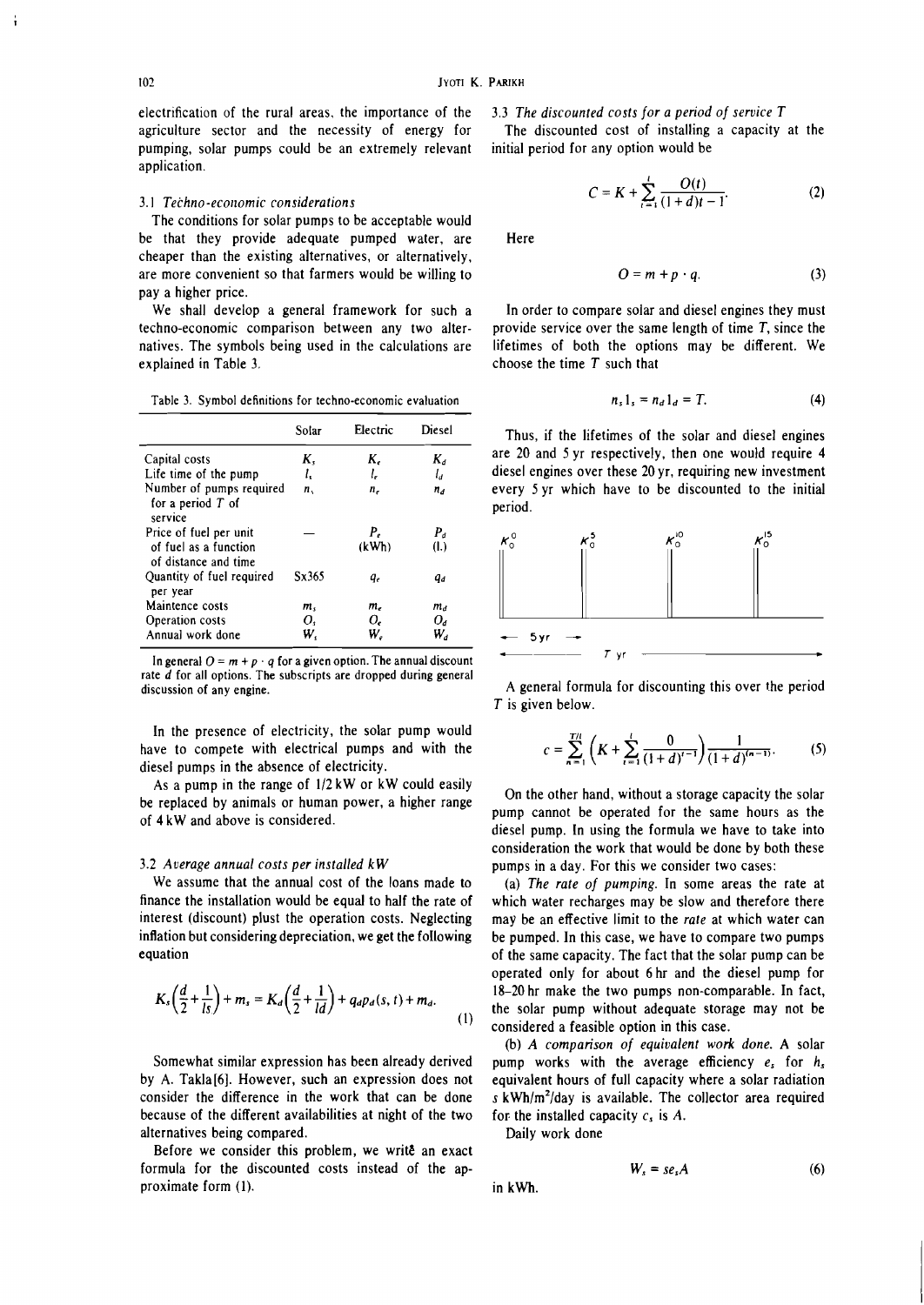Daily work done

$$
W_d = h_d c_d \tag{7}
$$

in kwh.

We must have

$$
v_s = w_d. \tag{8}
$$

Therefore

$$
s \cdot e_s \cdot A = h_s c_s = h_d c_d. \tag{9}
$$

Here  $e_s = e_c \cdot e_p$  where  $e_c$  and  $e_p$  are the efficiencies of the collectors and the pump respectively.

This concept is explained in Fig. 2. Equation (4) can determine the value of *c,* for equivalent work as well as the necessary area of the collectors.



Fig. 2. Daily variation of radiation and output of solar and diesel engines.

# **4. NUMERICAL COMPARISON BETWEEN THE ALTERNATIVES**

Having developed a general framework for a technoeconomic comparison. we compare the alternatives for a user. In doing so, one should consider uncertainties in various matters such as future improvements in the efficiencies and costs of solar pumps and escalation of diesel prices. etc.

### *4.1 Present design and feasible technical improvements*

As we are concerned with a pump for agricultural needs, we do not consider low temperature pump operating only on temperature differences as this technology is not yet developed enough to give the required output but consider an engine driven pump as shown in Fig. 3.

If manual tracking system operating with concentrators utilizing Fresnel lenses are developed, which seems to be a realizable goal, then an optimistic figure for the future efficiency could be taken to be 10 per cent along



with other improvements in the design of the solar engine and collectors.

### 4.2 *Numerical values*

To be favourable to the solar pump, we assume that electricity is not available in the region and the alternative is to use a diesel pump. Considering the data in Table 1, it seems that on average, farmers' requirements are met by a pump of **4** kW capacity which runs 1000 kWh/yr. We compare a solar engine and a diesel engine to drive such a pump. The lifetimes  $I_s$  and  $I_d$  are 20 and 5 yr respectively. The capital cost today is about Rs6,000 (\$600) for a 4 kW diesel engine  $(K_d = $150/kW)$ . We consider lubrication costs separately for a diesel engine. Thus, the  $m_s$  and  $m_d$  would be \$50 each per yr. The operation cost of a solar engine is only \$50 per yr. The diesel oil and lubricants consumed by a **4** kW diesel pump for running 1000 hr would be 1 ton and 0.028 ton per yr respectively. The costs of diesel and lubricant at market prices  $P_d$  and  $P_e$ , are \$150 and \$20 respectively. Therefore, using eqn (3) we get  $O_d = $220$ . We consider three scenarios, one with no escalation, and other two with 5 and 10 per cent annual increase in the relative prices of diesel and lubricants. In the discounting procedure, costs are calculated at constant (current) dollars and only that price increase which is over and above inflation is considered.

However, operating conditions in the field are such that pumps have to run 18-20 hr, or even 24 hr. **A** diesel engine can be run round the clock, whereas a solar engine without storage may run for 6-9 hr/day. Using eqns (8) and (9) the capacity of solar engine, *c,,* would have to be 2-3 times that of the diesel engine depending on whether it runs for 6 or 9 hr. Therefore, we consider these two possible capacities with the three scenarios of oil prices. Using eqn (5) for the discounted costs, we get the results which are summarized in Table **4.** 

Part A in Table **4** shows the discounted costs for a **4** kW diesel engine and an equivalent solar engine under the various assumptions. The break-even costs of solar engine required to do the same amount of work has been given in Part B. The break-even capital costs, **k,** per kW. vary from \$233 to \$590, depending on whether one requires three times larger solar pump or two times and whether one considers 0, 5 or 10 per cent increase in oil prices at constant dollars.

The market price of a solar pump at present is 15-20 thousand per kW. Based on our analysis a reduction in price by a factor of 25-70 is required before a solar engine would be economically acceptable for driving an irrigation pump.

If the pump is only to be used for obtaining drinking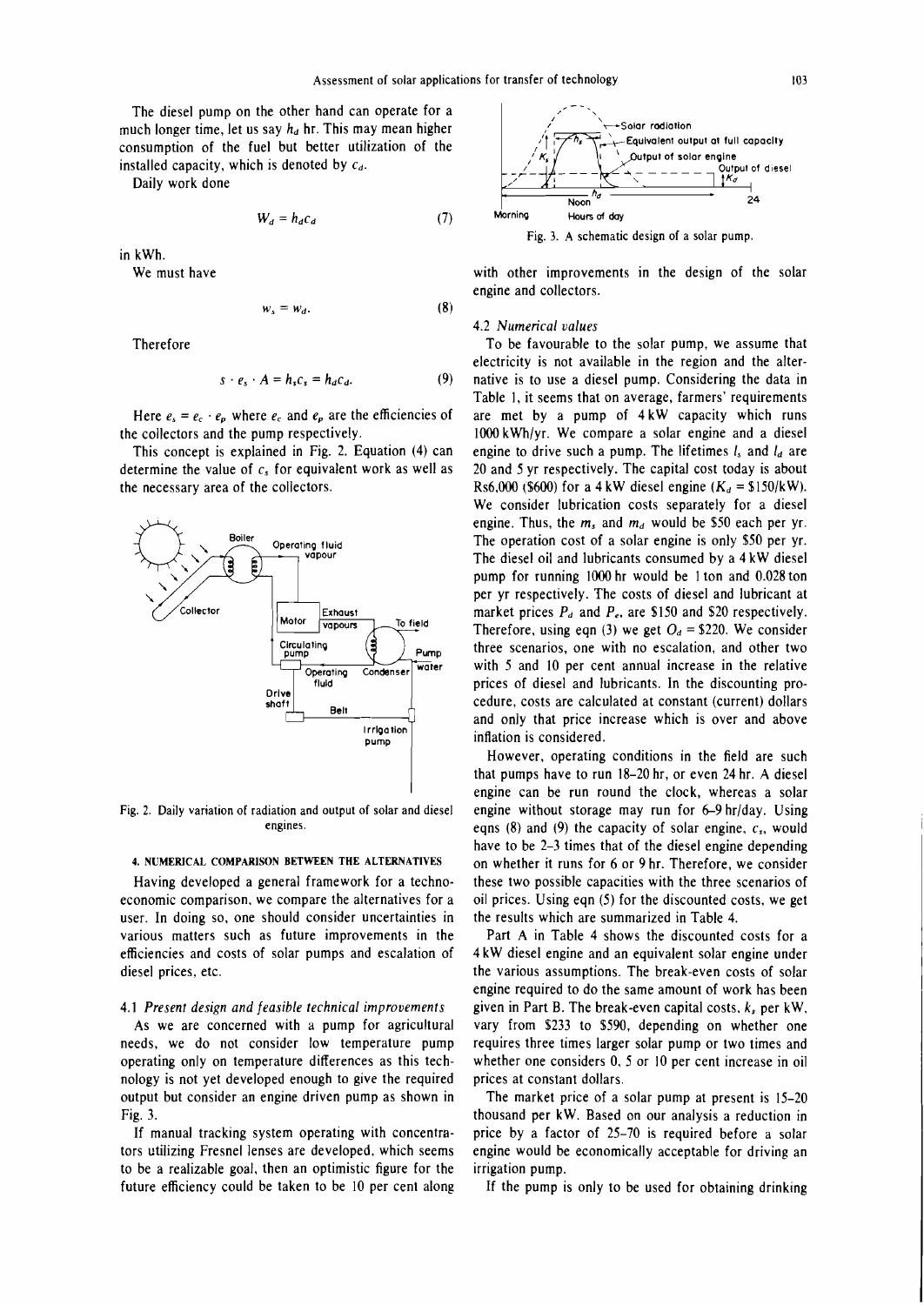Table 4. Comparison of costs of solar and diesel engines

|                                                                                          | Solar           |       |      | Diesel engine (4 kW, 4000 kwr/yr)<br>Annual increase in relative price<br>of diesel |  |  |
|------------------------------------------------------------------------------------------|-----------------|-------|------|-------------------------------------------------------------------------------------|--|--|
|                                                                                          |                 | $0\%$ | 5%   | 10%                                                                                 |  |  |
| (a) Present discounted costs for                                                         |                 |       |      |                                                                                     |  |  |
| a 20 yr service period                                                                   |                 |       |      |                                                                                     |  |  |
| (i) Costs of capital                                                                     | k.              | 1348  | 1348 | 1348                                                                                |  |  |
| (ii) Operating costs incl.                                                               | \$425           | 1872  | 2543 | 3825                                                                                |  |  |
| fuel lubricants and<br>maintenance                                                       |                 |       |      |                                                                                     |  |  |
| (iii) Total                                                                              | $k_{r}$ + \$425 | 3220  | 3891 | 5173                                                                                |  |  |
| (b) Break-even capital cost<br>of a solar engine<br>for irrigation $(\frac{1}{2} / kW)$  |                 |       |      |                                                                                     |  |  |
| (i) Equivalent solar<br>capacity $c_s = 8$ kW                                            |                 | 349   | 433  | 593                                                                                 |  |  |
| (ii) Equivalent solar<br>capacity $c_s = 12$ kW                                          |                 | 233   | 289  | 395                                                                                 |  |  |
| (c) Break-even capital cost<br>of a solar engine for<br>pumping drinking water<br>(S/kW) |                 |       |      |                                                                                     |  |  |
| Solar engine capacity<br>same as diesel $c_1$ =<br>4 k W                                 |                 | 698   | 866  | 1186                                                                                |  |  |

Assumptions: (I) Discount Rate = 10 per cent. (21 Life time, solar 20 yr: diesel 5 yr. (3) Desel engine is 4 kW, runs **1000** hr per yr and during peak period is required to run 18 hr. (4) Solar can operate 6-9 hr a day. (5) Diesel consumption is 0.250 I/kWh, price is \$150/ton. (6) Non-fuel operating costs are \$50/yr for solar as well as diese! pump.

water, then it can be of the same capacity as the diesel pump and may run 4-6 hr. This has been also compared in Part C of Table 4. This requires a reduction of price by only a factor of 10-20.

# **4.3 Validity of assumptions**

Most of the assumptions made in the above analysis are quite generous to the solar engine as can be seen from the following:

(a) **Technical assumption.** A solar engine with a lifetime of 20 yr is not yet available. Besides. a solar engine with twice as much capacity of the diesel engine would also require a hydraulic pump--which is driven by the solar engine-of double the capacity as that used by the diesel engine. This additional cost of hydraulic pump for ths solar engine is not considered in the calculation.

The present analysis assumes 6-8 working hr without storage. So far. the working hours of a solar engine do not exceed 8 hr **with** storage. The engine designed by the National Physical Laboratory of India works 4 hr per day with storage. Storage requires additional collector area as shown in eqn **(6),** the costs of which should also be included.

If adequate storage were to be provided so that the solar engine can be run for 18 hr, the capacity of the solar engine need not be larger than that for the diesel engine. The break-even cost of such a solar engine with the costs of collectors and storage can be as high as \$1 180 per kW.

(b) **Economic assumptions.** Although an electrical pump provides a cheaper alternative, the cost comparison has been made with a diesel pump. Since we are looking into a possibility of nation-wide adoption. the question of unavailability of diesel in the individual remote areas has not been considered. These areas might find solar pump to be useful in the near future, especially for drinking water, as it may be the only feasible technology. However. we do consider an 8-fold increase in the diesel prices (10 per cent annual increase) over 20 yr relative to other prices which are kept constant.

However. if the solar pumps are manufactured in the developing countries, they could be cheaper than the current quotations. For example, the pump developed in the laboratory in India[7] has material cost of \$1200/kW. However, much progress is to be expected and it has to be seen what the costs of a commercial solar pump would be in the developing countries.

### **5. OPERATIONAL PROBLEMS OF SOLAR PUMPS**

Assuming that we have a solar pump which is of a comparable cost to the other alternatives. what are the other factors that need to be worried about? In the above mentioned analysis. only the average solar radiation had been considered for the sake of simplicity.

Moreover. the requirement of water for the crops follows a certain pattern while the demand for water depends upon the crops and cropping pattern, the supply would be determined by the arrival of the rains the depth of the water table and the rate of recharge. These are the most crucial factors which determine the acceptability of a pump.

### 5.1 **Climatic and local canations**

The intensity of solar radiation changes from month to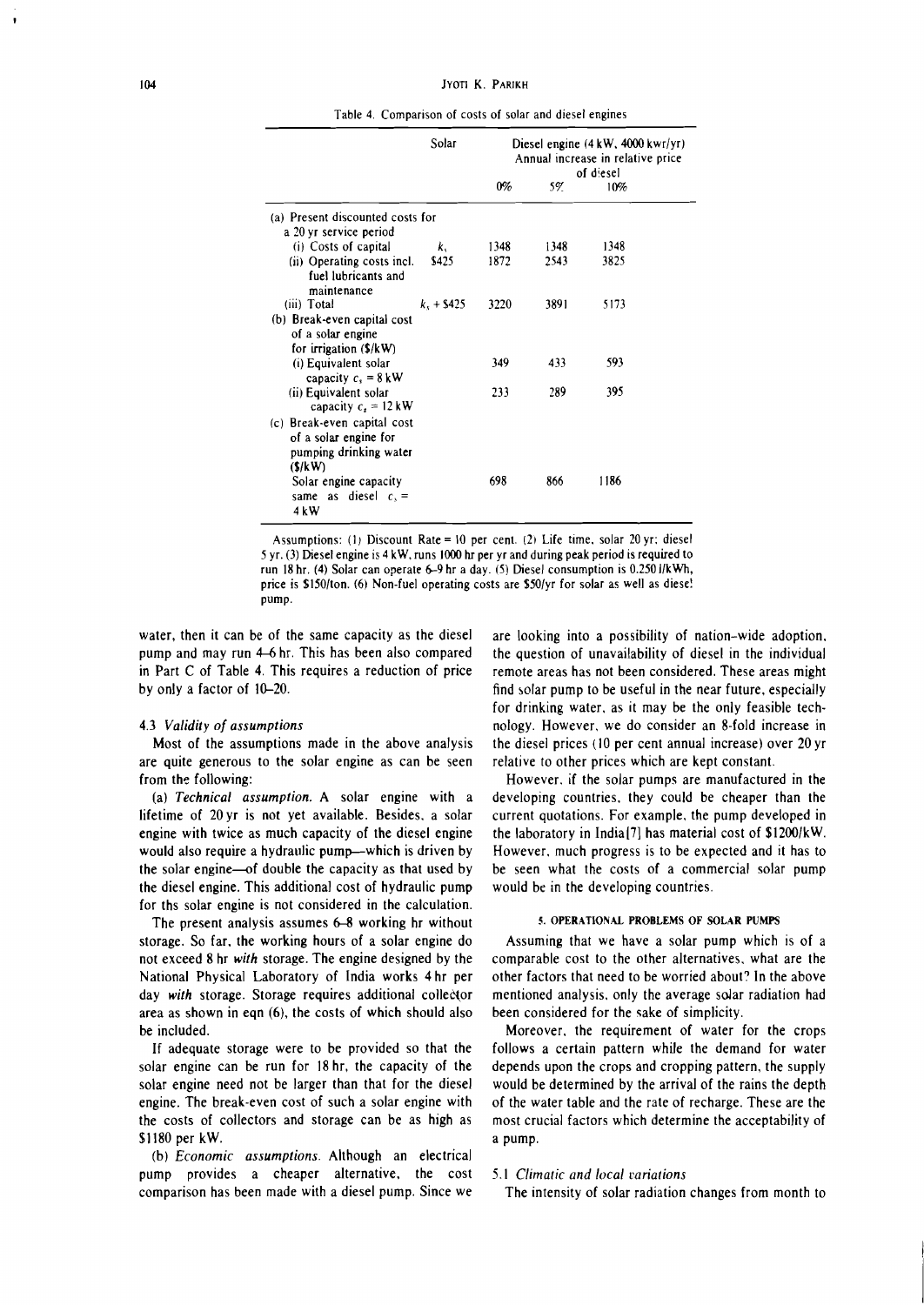|              |             | Nagpur                                                  |                                  |                                                       | Jodhpur                                       |                                  |                                                       |
|--------------|-------------|---------------------------------------------------------|----------------------------------|-------------------------------------------------------|-----------------------------------------------|----------------------------------|-------------------------------------------------------|
| Month<br>(1) | Days<br>(2) | Average<br>radiation<br>cal/cm <sup>2</sup> /day<br>(3) | Utilization<br>efficiency<br>(4) | Monthly<br>availability<br>cal/cm <sup>2</sup><br>(5) | Average<br>radiation<br>$cal/cm^2/day$<br>(6) | Utilization<br>efficiency<br>(7) | Monthly<br>availability<br>cal/cm <sup>2</sup><br>(8) |
| Jan.         | 31          | 460                                                     | 88                               | 12549                                                 | 410                                           | 84                               | 10676                                                 |
| Feb.         | 28          | 510                                                     | 83                               | 11852                                                 | 480                                           | 84                               | 11290                                                 |
| Mar.         | 31          | 570                                                     | 76                               | 13429                                                 | 560                                           | 77                               | 13367                                                 |
| Apr.         | 30          | 610                                                     | 72                               | 13176                                                 | 630                                           | 78                               | 14742                                                 |
| May          | 31          | 630                                                     | 70                               | 13671                                                 | 680                                           | 83                               | 17496                                                 |
| June         | 30          | 480                                                     | 40                               | 5760                                                  | 680                                           | 73                               | 14892                                                 |
| July         | 31          | 400                                                     | 23                               | 2852                                                  | 530                                           | 48                               | 7886                                                  |
| Aug.         | 31          | 380                                                     | 23                               | 2709                                                  | 480                                           | 43                               | 6398                                                  |
| Sept.        | 30          | 480                                                     | 51                               | 7344                                                  | 540                                           | 54                               | 8748                                                  |
| Oct.         | 31          | 500                                                     | 69                               | 10695                                                 | 510                                           | 84                               | 13280                                                 |
| Nov.         | 30          | 480                                                     | 87                               | 12528                                                 | 440                                           | 91                               | 12012                                                 |
| Dec.         | 31          | 420                                                     | 84                               | 10937                                                 | 380                                           | 88                               | 10366                                                 |
| Total        | 365         |                                                         |                                  | 117502                                                |                                               |                                  | 141155                                                |

**Table 5. Monthly variations of solar radiation and typical efficiencies in the two cities of India** 

**Source: Columns 3. 4. 6 and 7 are from Ref. [8]** 

month. The efficiency of utilization depends on the in- grown under the shade and grow other crops in the tensity of solar radiation, the temperature, the cloud remaining land. cover, etc. In Table 5, monthly variations of solar radia- These and other factors which may be encountered in tion, utilization efficiency (Ref. 181) and utilizable solar the field are summarized in Table 6. energy are given for two places, namely Nagpur; Madhya Pradesh (Central India) and Jodhpur which is in the Western region near Rajastan Desert. **Table 6. Factors to be considered while developing a solar pump** 

One can see that in Nagpur, the utilizable energy drops by a factor of 5 between the months May and August. In  $-$  Availability of land for the solar collectors. Fact, these are the months when water is required for  $\frac{w}{x}$  and  $\frac{w}{x}$  compatibility of possible peak load with the quantity of fact, these are the months when water is required for  $\frac{w}{x}$  and  $\frac{w}{x}$  i.e. wate cultivation. The reason why the solar radiation drops is requirement over a day.<br>
that it rains in this period. In case the rains get delayed - Maintenance: and it is nonetheless cloudy, then the solar pump in- **(i) availability of spare parts and necessary services.**  stalled may not be useful, unless the collectors also<br>
collect diffused radiation and desired water is provided.<br>
Thus the availability of water at a critical period, which<br>
fluctuations).<br> **cloudy days in the cropping sea** Thus the availability of water at a critical period, which determines the success of a crop, is essential.

### 5.2 *Pumping pattern*

In hot regions, some of the farmers may prefer to pump during the evening or night time so as to save loss of water due to evaporation. In such cases, storage may be essential.

# *5.3 Acailability of area in the farm for solar collectors*

The collector area A per kW required for a pump capable to work *h,* kWh/day is given by eqn (9) which is recasted below:

$$
A=h_s/s\cdot e.
$$

This could mean collector area of  $100 \text{ m}^2$  for a  $4 \text{ kW}$ pump.

In the developing countries, farms are small in size and an average farmer may not be willing to allocate even a small portion of extra agricultural land for the collectors when it is in excess compared to the area required for alternative pumps. If these collectors are to be placed such that it obstructs sunlight for the other crop when it may not be preferred alternative unless the farmer is willing to grow certain types of vegetables which can be

- 
- 
- -
- **(ii) availability of skills for repairs.**
- **Compatability of water tablz with the possible capacity of the presently available pump.**
- **On the other hand, if the rate of water recharge is small, the pump would have to run at low speed but continuously.**

#### **CONCLUSIONS**

In view of the interest shown by many developing countries in installing solar pumps which in the absence of electricity or in anticipation of high diesel prices are claimed to be attractive there is a need to analyze this application in detail. The performances of solar and diesel pumps or solar and diesel engines are viewed in the background of the actual field conditions, namely:

(i) The rate of water recharge;

(ii) Equivalent work to be performed in a given number of hours;

(iii) Climatic and local variations of solar radiation.

In spite of making generous assumptions about the performance of a solar pump (such as 20 yr of life time etc.) and hypothetical cases of 10 per cent annual increase in real price of diesel oil, the presently available solar pump does not compete with diesel engine and a major break-through is required before it is economically acceptable for irrigation. However, the pumps for drinking water could be of the same capacity as diesel